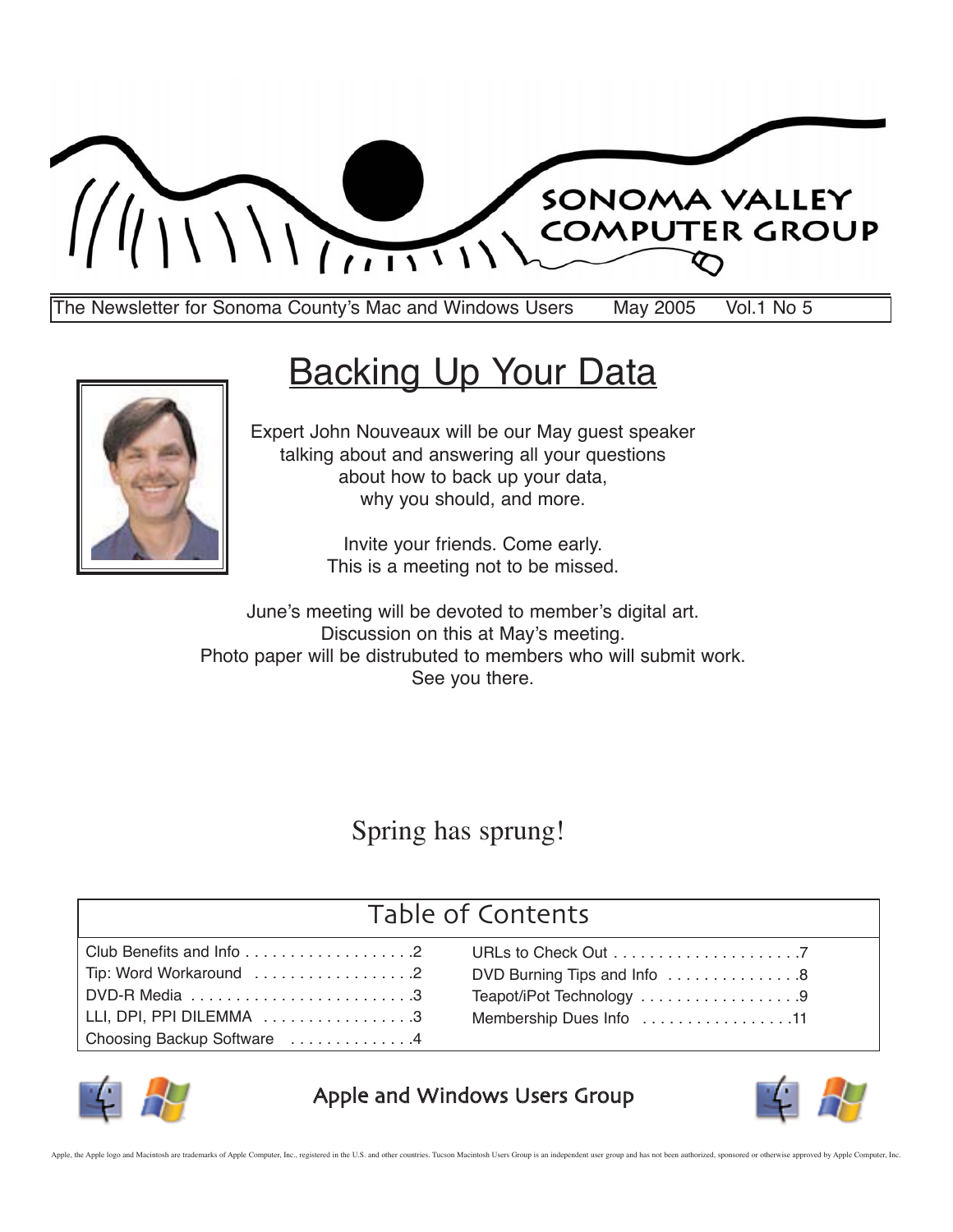### Sonoma Valley Computer Group

#### OFFICERS FOR 2004-2005

| <b>President</b>             |                        |
|------------------------------|------------------------|
| <b>Vice President</b>        | <b>Beth Pickering</b>  |
|                              | bethpick@emailx.net    |
| <b>Secretary</b>             | <b>Stephanie Clark</b> |
| stephanieclark@sbcglobal.net |                        |
| 'I`reasurer                  | Joan Fabian            |
|                              | JKFabian@vom.com       |
| <b>Newsletter</b>            | <b>Kathy Aanestad</b>  |
|                              | aanestad@vom.com       |
| <b>Members-at-Large</b>      | <b>George Pick</b>     |
|                              | gpick@ieee.org         |
| <b>Jeannette Woods</b>       |                        |
| jeanette@vom.com             |                        |
| <b>Willy Smith</b>           |                        |
| drummick@gmail.com           |                        |
| <b>BOARD MEETINGS</b>        |                        |

Usually following General Meeting. Open to all members. Call 935-6690 for further information.

#### **MEMBERSHIPS**

S.V.C.G. Annual Membership: \$20. S.V.C.G. Family/Couple membership: \$30 (residing at same address). Membership renewals are due and payable at the beginning of each year.

#### **GENERAL MEETINGS**

S.V.C.G. meets second Saturday of each month at Sonoma Public Library, 755 West Napa Street; hours: 9:30AM to 11AM unless otherwise notified. Meetings free; guests welcome.

#### **ABOUT THIS PUBLICATION**

*Sonoma Valley Computer Group Newsletter* is published monthly by Sonoma Valley Computer Group. **Desktop publishing services donated by: Kathy Aanestad**. Call: (707) 935-6690, email aanestad@vom.com. © 2005, SVCG.

#### **ONLINE NEWSLETTER:**

http://www.vom.com/svcg/index.html Copyright © 2005, SVCG. All rights reserved. Sponsored by our local ISP, DataProfessionals, on 19480-8<sup>th</sup> St. East.

#### **MAILING ADDRESS:**

Sonoma Valley Computer Group PO Box 649 El Verano, CA 95433

### RECYCLE: Donate Used Inkjet and Laser Cartridges

Kathy Aanestad is collecting used inkjet and laser cartridges to recycle. Don't throw yours away. Bring your used cartridges to any meeting. They will be gladly accepted. Thank you.

### SVCG UG **Benefits**

Benefits to being a member of the Sonoma Valley Computer Group are a summer Adobe Photoshop Elements 2.0 workshop, O'Reilly Press and PeachPit Press/NewRiders Press giving you a 20% or more discount on all their books and software! For more information, please contact Kathy Aanestad at 935-6690 or email at 'aanestad@vom.com'.

Additionally, SVCG belongs to the Apple User Group program whereby members can purchase Apple products at a savings. Contact Kathy Aanestad for user ID and password in order to access their online site. We need members help with finding contacts for PC user group offers so that they can be included in the newsletter postings.

### SVCG Members Aid Library

Fearless leaders from the Sonoma Valley Computer Group are volunteering their time at the Sonoma Regional Library. The Library has six new flat-screen, high-speed, Gateway public-access computers gifted by Friends of the Sonoma Valley Library.

These machines offer access to the Library Catalog, Internet Resources, Microsoft Works, and Super Search Interlibrary Loan. Although the "front-end" screen format looks a little unfamiliar when recalling the old terminals, the advanced search-limiting and sort-

ing capabilities far surpass what was previously available.



Those

with questions, as well as those reluctant to try new online command protocols, are invited to ask SVCG volunteers for assistance. Our volunteers hours are 11am Friday morning.

SVCG affiliation has been a significant factor in our ability to continue as a computer club. We are pleased to participate in community affairs such as this.

**Kudos go to Jeanette Woods, Jeanette Barekman, Joan Fabian, Beth Pickering, Elizabeth Palmer and our newest member, Carol Nelson. Thank you for your help.**

#### TIP OF THE MONTH: WORD WORKAROUND

I received a password-protected Microsoft Word document that I needed to edit with Track Changes. I couldn't do so until I turned off protection, but I didn't know the password. Here's how to solve this dilemma.

Open the protected file in Word and

save it as a Rich Text Format file. Close the file and open it again. Select Tools: Unprotect Document and notice that the password is no longer required and that the Track Changes commands are now available. Save the file once again as a Word document. —Gabriel Dorado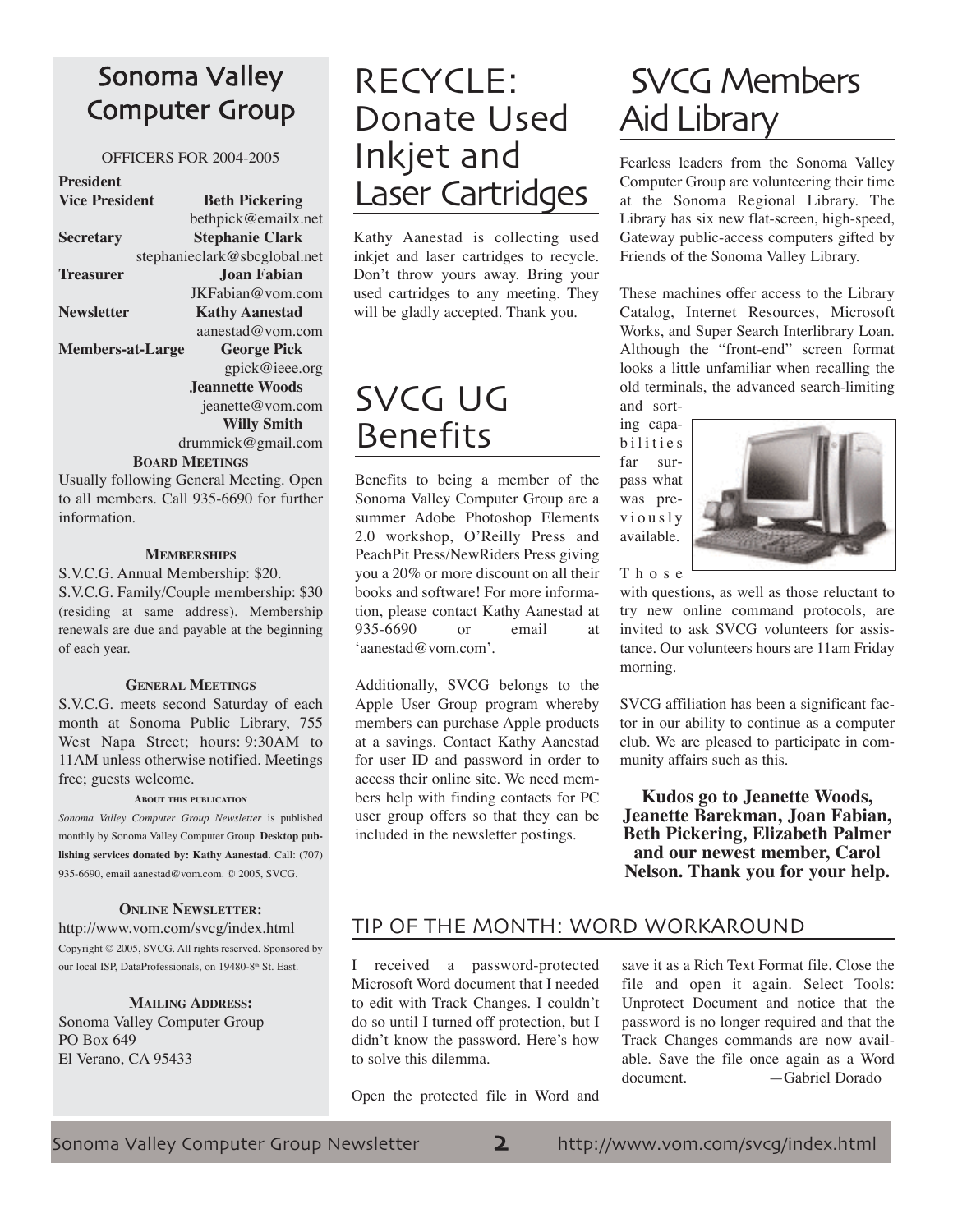## DVD-R MEDIA

## LLI, DPI, PPI DILEMMA

Do you have a brand preference for DVD-R media? and/or printable media? If so, what is it and why?

A: I've only used one and that is Memorex printable discs. They are white and print beautifully. I like them better than the silver one that came with the printer. However, that one isn't bad at all.

A: I did extensive research before buying my blanks as my relationship with clients ultimately depends on the quality and reliability of the final product I provide to them - and faulty DVD's would be a big problem for me if my client can't watch them. I found that a lot of brands have different quality ratings based on the manufacturer and even the country in which they are manufactured, which include such factors such as quality of raw materials used in pressing the DVD's as well as the quality control in the manufacturing process. Many 'brand' blanks use the same source manufacturing and have them 'branded' for their individual companies. Some of these sources stand out above others and are often rated based on how few 'coasters' they produced when burned.

Apple has generally been regarded as among the best quality of discs, but they are branded, not printable and very costly. They also don't make their own discs. The Apple discs are manufactured by Hitachi, Maxell, Mitsubishi Chemical, and Pioneer (in the early days). To get printable discs made by any of these manufacturers usually insures quality blanks. Buying them in a 'brick and mortar' store also helps insure that you are not getting 'fakes' - cheap media made by unscrupulous companies and then fake branded and sold online. You take your chances on line. There are good deals to be had but it is best to deal with reputable companies. Even Amazon has unknowingly shuffled fake blank media from bad sources. Do your homework.

Memorex, Fuji, and Imation are branded discs with some printable options and are widely avaiable in many 'brink and mortar stores' These companies also outsource to other manufacturers and have a decent rating. (Good - not great) but available and reasonably priced.

Ultimately, I settled on Verbatim Datalife Plus printable DVD-R. The DVD-R is very widely compatible and Verbatim rates highy depending on the series of discs. They are available in white and silver and can be pretty costly. Other media houses I have researched also use them and I have been very happy with them. Perhaps in another year or two I will move up to thermal printing or laser image engraving techniques, but for now I am sticking with the Verbatim.

There is a pretty decent website that compiles some of this info if you want to read more. Check out www.nomorecoasters.com Some of it is pretty technical but informative.

[online discussion group]

Sonoma Valley Computer Group Newsletter 3 http://www.vom.com/svcg/index.html

Q: I shot Camera Raw digital images for an auction catalog, planning to down-sample them to 72 dpi for online display on their website. Then suddenly I was asked to provide digital black and white versions for a newspaper ad. I am not sure what resolution to provide. The info I found was:for newsprint the LPI is 65 - 100. I forget how Linnes per inch relates to dpi (or ppi).

If my memory serves, 150 ppi works for newspaper, 300 ppi for magazine printing at 100%. Can anybody clear it up for me before I work on the files (due tomorrow, of course)?

A: Some people call scanned resolution spi samples per inch and ppi is only screen resolution

A: DPI dots per inch refers to printer output

PPI pixels per inch refers to scanned or screen resolution and digital camera more or less

LPI refers to the halftone separation screens used for printing (the screens turn a continuous tone image like a film photo into a series of large and small dots to replicate a continuous tone)

A: The way I learned it is a 300dpi image at 100% has enough data to be printed up to 150 line screen. Most printers (especially magazines) print 133 line screen.

Newspapers print black and white at 85 line screen, which means a B&W photos should be 170 dpi, but 150 dpi works fine.

So when preparing images for print, if you double the printers line screen requirements, you'll get the proper dpi requirement.

I've never had a problem using this formula.

A: More on the subject of dpi ppi etc

http://www.scantips.com/calc.html

A: *Scantips* has a great downloadable book about scanning, everything you always wanted to know, and gives away tons of free info, see scanning 101 and 201 on the home page, plus has this fabulous calculator. Wouldn't have helped with the lpi problem though

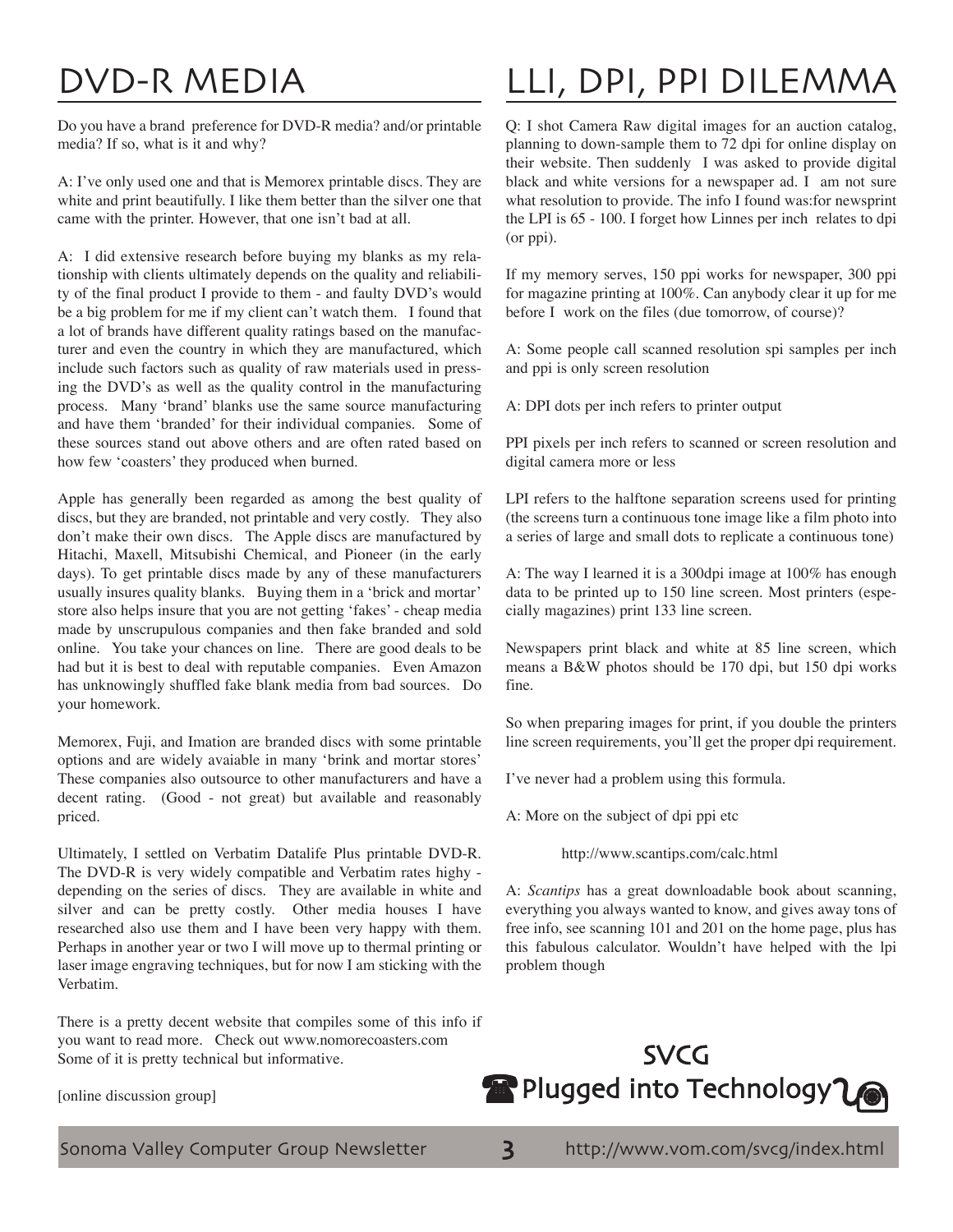### CHOOSING BACKUP SOFTWARE

#### by Joe Kissell

When is a backup program not a backup program? Some backup programs do not create additive incremental archives of your files, some do not create bootable duplicates, and some do neither!

Unfortunately, because software developers use terms such as "incremental," "archive," and "backup" differently, you may think you're getting certain capabilities when you buy a product that later turn out to be missing. Thus it is extremely important that you read the fine print, and understand exactly what it is you're looking for.

**\*\*Duplication Features\*\*** -- Many different applications can create a bootable duplicate. This entails copying all the files (including hidden files) on your hard disk to another volume while preserving Unix ownership, permissions, and symbolic links. In most cases, such applications can also update a duplicate incrementally (rather than recopy every single file each time).

However, you should consider a few other things when looking at a duplication program:

\* Can it create a bootable duplicate directly onto a hard drive (as opposed to an intermediate disk image or optical media)? If you have an extra hard drive available, you'll want this capability.

\* Conversely, can it create a restorable duplicate onto optical media or a disk image? Sometimes this capability is useful, other times not.

\* Can it automatically update the duplicates on a schedule?

\* When updating a duplicate incrementally, can it also delete files that were deleted on the source volume? If not, your duplicate may include extraneous files that you don't want.

\* Does it have any other features you might use, such as file and folder synchronization?

That said, the duplication programs I've tried are more alike than different, so if you're looking for an application to accomplish only this one task, just about any of the duplication programs I list in the ebook should do the trick.

**\*\*Archiving Features\*\*** -- Among applications that provide archiving features, there's a huge range of variation in how they work - and how easy they make it to restore your work later. The fact that an application stores multiple revisions of each backed-up file does not, by itself, make it good for creating archives.

**\*\*Archive Varieties\*\*** -- First, there's an important distinction to

make: true archives versus rotating backups.

In a true archive - that is, an additive incremental archive every version of every file you designate is saved, but identical files are never duplicated. In a rotating backup, the program creates a complete, separate copy of all your files every day - basically a non-incremental archive. Then, after a certain number of days (specified by the user), the program erases the oldest backup and adds a new one. Rotating backups, because they copy every single file each day, take longer to perform and require much more storage space. If you have room and time to spare, there's nothing wrong with that approach, and it removes the need for a snapshot list, since all the files themselves are there (see 'Snapshots and File Lists,' just ahead). However, because you're erasing files older than a certain date, you're restricting your restoration capability. If you keep, say, five days worth of rotating backups and find you need a file you deleted a week ago, you're out of luck.

A few applications offer the best of both worlds: rotating archives. Like a conventional archive, new files are added to the backup incrementally (without overwriting older versions). However, in order to conserve space, you can opt to erase the oldest versions of selected files at the same time for example, all versions older than 30 days, or versions copied more than 30 sessions ago.

**\*\*File Format, Compression, and Encryption\*\*** -- To oversimplify somewhat, most software employs one of two basic methods to copy files when performing a backup. One way is to copy each file in a stand-alone Finder-readable format, so that the backed-up files look exactly like the originals. Another way is to copy all the files into a single, larger file (sometimes called an archive file or a backup set). Each approach has advantages and disadvantages.

Finder-format copies can be restored without the use of a backup program - just drag and drop. Some people also feel more secure knowing they can get at their files easily even if their backup software goes south. Of course, the backed-up files will always take up exactly as much space as the originals.

Archive files can be compressed efficiently as they're stored, potentially saving a large amount of hard disk space. They can also be encrypted, so if your backup media is lost or stolen, no one can read your files without knowing your passphrase. And unlike Finder copies, which always take as their owner the user name of the person currently logged in, archive files can preserve original Unix ownership and permissions. Of course, you will need the backup software to restore files, and in some cases you have a slightly higher risk of data loss due to file corruption (since all the data is stored in a single file) - but most backup software has verification mechanisms to compensate for this.

Sonoma Valley Computer Group Newsletter 4 http://www.vom.com/svcg/index.html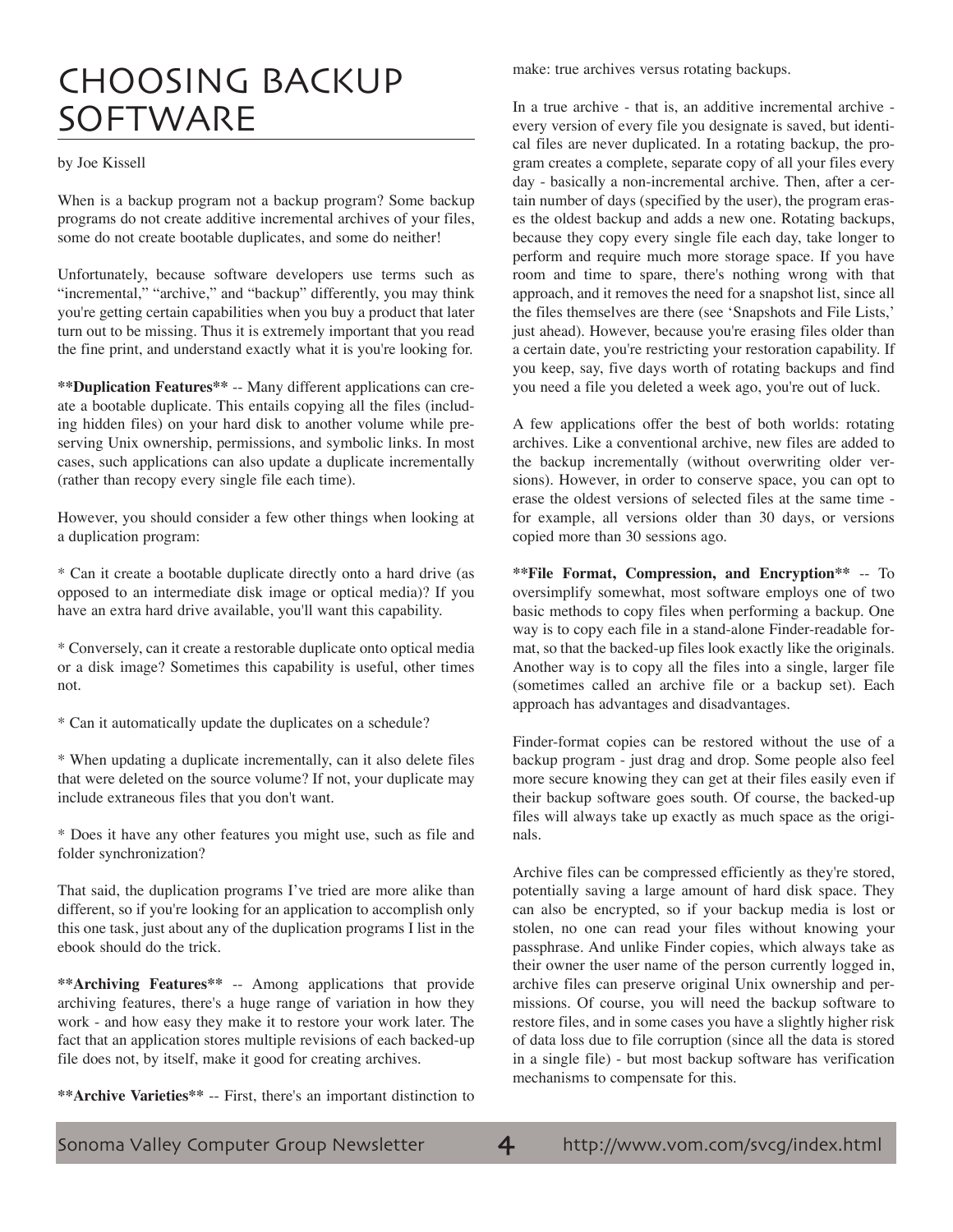(Note\*\*:\*\* Not all programs that offer compression or encryption copy data into a single archive file. A few can compress or encrypt individual files, such that they can be moved or copied (but not opened) in the Finder. You must still use the backup software to restore them to their original state.)

However, you should also be aware of a third option: disk images. Some backup software, at least when backing up to a hard disk, stores files in a disk image. Like an archive file, a disk image is a single file that contains all your other files - and can optionally be compressed, encrypted, or both. The difference is that you can double-click a disk image, and after supplying the passphrase (if necessary) it will mount on the Desktop as a regular volume - after which you can read and copy files using the Finder. Sounds great, doesn't it? It can be, but keep in mind that in most cases, each incremental archive backup is stored on a separate disk image, so without a snapshot or file list provided by the backup software (see 'Snapshots and File Lists,' just ahead), restoration can be quite involved.

When making a bootable duplicate onto another hard disk, Finder copies are obviously mandatory. For archives, though, I strongly prefer a format that offers both compression and encryption - and in this respect, archive files are generally more elegant and convenient than disk images.

**\*\*Snapshots and File Lists\*\*** -- When it comes time to restore files from an archive, you must be able to locate the versions you want quickly and easily. Some backup programs facilitate such restorations by offering snapshots - lists of all the files on your computer as they existed at the time of each backup, even if they were already present in the archive and therefore not copied during that particular session. Suppose you want to restore all the files on your machine as they existed last Tuesday. Having a list of all the files as they appeared on Tuesday - and an automated way to restore them - can be extremely valuable.

On the other hand, imagine that you want to look back at every version of just one particular file as it existed over the past month. In this case, you don't want to wade through snapshots - you simply want a list (sorted by file name or date - or better yet, searchable) of each version of the file in the archive, from which you can choose just the ones you want. Without either a snapshot or a file list, you'll need to locate each version of the file manually in dated folders. This makes for a long and tedious restoration process.

**\*\*Sources and Destinations\*\*** -- The volume from which you are backing up files is known as the source; the volume to which you are backing them up is known as the destination (or target). Be sure the software you select can accommodate the sources and destinations you wish to use.

All backup programs can copy data from your startup disk. Most can also copy data from other attached hard disks, network volumes (including AppleShare volumes, FTP servers, and iDisks mounted in the Finder). And usually you can select arbitrary folders or files anywhere on those volumes to be backed up. However, there are exceptions. Qdea's Backup Simplicity, for example, supports only your startup volume.

In most cases, your range of destination options also includes any Finder-mountable volume. (So, theoretically, you could even back up one network volume to a different network volume if you wanted to.) But not always: Babel Company's Impression, for example, cannot copy files directly to a hard disk - though it can create a disk image that resides on a hard disk. On the other hand, at least Impression creates the disk images for you. Most programs require that you manually create the disk image yourself using Disk Utility and mount it in the Finder before you can use it as a backup destination.

A similar issue comes into play with optical media. A backup program can support recordable CDs and DVDs as a destination in either of two senses:

\* You pop a blank disc into your drive, give it a name, and allow it to mount in the Finder (Desktop). The backup software sees the disc as a possible destination like any other volume. After running the backup program, you then return to the Finder to manually burn and eject the disc.

\* The backup program itself asks for blank media when needed, writing to it directly without the intervention of the Finder.

The first way of supporting optical media is trivially easy for software developers to implement, so that is how many backup programs work. But this approach does have some problems. First, it requires much more human intervention - performing manual steps despite the fact that the backup itself runs automatically on a schedule. Second, it eliminates the possibility of multisession recording (the ability to record additional chunks of information on a partially used disc after the initial write session), since the Finder does not include this feature. This is a problem because without multisession capability, you will use a much larger number of discs - increasing not only media cost, but inconvenience. (Note, however, that some applications, including Retrospect, use a packet-writing technique to add data to partially used optical discs. This is even more efficient than multisession support, but it means that only the application used to record the discs can read them later.) Therefore, if you need to record backups onto optical media, I strongly recommend using an application with multisession (or packetwriting) support.

#### http://www.dantz.com/

A related issue is what I'm going to call media spanning. Suppose you have more data than will fit on a single CD or DVD - or even that you have a single file that's too large to fit on a single disc. Some backup programs intelligently manage backups that span multiple discs, prompting you for new media when required during a backup (splitting files if necessary),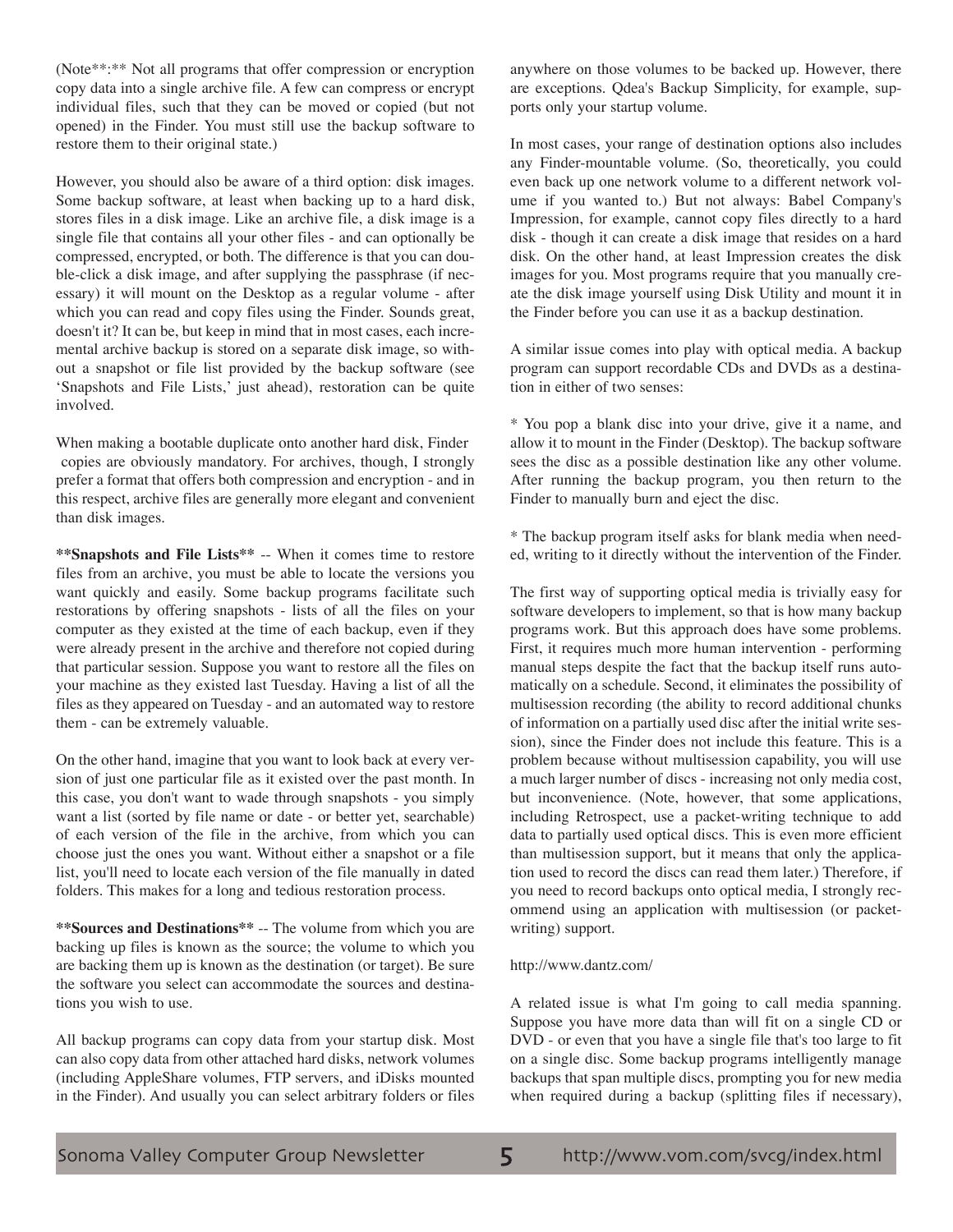and asking for the proper discs when restoring files (rejoining split files). Although the need for media spanning could affect those backing up onto hard drives as well, it's most crucial for those using optical media. Only a few backup programs offer media spanning, and even fewer include both media spanning and multisession or packet-writing support.

**\*\*Selectors and Exclusions\*\*** -- Selective archive backups (as opposed to full archive backups) do not include every file on your hard disk. But archiving even your entire home folder may be overkill, since it includes things like cache files, which serve no useful purpose in the context of a backup, and digital media files (such as MP3s ripped from your CD collection), which, because they change infrequently, are adequately backed up already if you maintain bootable duplicates of your entire hard disk. So instead of simply selecting one or more folders to archive, you may wish to explicitly include or exclude certain types of files.

Some backup programs include user-definable criteria specifying which files should be included (selectors) or excluded (exclusions) from a particular folder or volume - and a few programs offer both. Depending on the program, these criteria may include file names, sizes, Finder labels, extensions, modification dates, and any number of other factors.

In general, I find exclusions more useful than selectors, though I would not generally consider either an absolute must in a backup program. Your mileage, of course, may vary.

**\*\*Ease of Restoration\*\* -**- No matter how easy it is to back up your hard disk, if your software makes it difficult to restore files, you're going to be unhappy with it. After all, a backup that you can't restore is worthless. Backup programs typically offer one of three main approaches to restoration:

\* Finder restoration: The backup program has no Restore command; to restore files, you drag them manually from the backup volume onto your hard disk. This is fine if you're restoring an entire folder, but if you've done an additive incremental archive, you may have to sort through dozens or hundreds of folders to locate the right versions of each of your files.

\* Reverse backup: In this scheme, the backup program once again does not offer a Restore command, instead expecting that you'll simply swap the source and destination locations and perform your backup again - in reverse. While this may reduce manual effort somewhat, it's still going to be a hassle when restoring versioned files from an archive. And even in the best cases, a reverse backup can be confusing and stressful, because it's easy to get the source and destination mixed up when their contents are so similar.

\* A Restore command: The backup program (usually) keeps track of all the files you backed up during each session, allowing you to copy them back to their proper locations - or another destination of your choice - with a few clicks. In most cases, before starting the restoration, you can choose a subset of the files, or even pick out one version of a single file if that's all you need. Restore commands and snapshots tend to appear together.

It probably goes without saying that I prefer applications with a Restore command - they make the restoration quicker and easier. Of course, the presence of a Restore feature does not, by itself, mean the process will be easy, but it's a hopeful sign.

**\*\*Restoring a Full Archive as a Bootable Volume\*\*** -- If you choose to perform a full (rather than selective) archive, bear in mind that not all backup software can restore your archive from an arbitrary point to a blank disk in such a way that the resulting volume will be bootable. In order for a restored full archive to be bootable, several things must be true:

\* All files needed for your computer to start up - including a great many hidden files - must be included in the backup and restored afterward.

\* The backup software must preserve Unix ownership, permissions, and symbolic links during both the backup process and the restoration process; doing so requires that you enter an administrator's password.

\* When restoring the files, the destination disk must not contain any extraneous files that could interfere with booting; normally, this implies erasing the disk before restoring the archive.

Most backup software that provides both duplication and archiving features also enables you to restore a full archive as a bootable volume, assuming that you set it up properly. Some programs, however (notably Synchronize Pro X) can restore a bootable volume only from a duplicate, not from an archive. A few applications permit full archives to be restored as bootable volumes, but lack a snapshot feature meaning you must manually locate and copy a large number of documents to return your disk to the state you wish to recreate.

http://www.qdea.com/pages/pages-sprox/sprox1.html

Unfortunately, most backup software does not explicitly state whether or not it can restore a full archive as a bootable volume, and of the programs that do, some are more reliable in this regard than others. This may be a good reason to consider performing selective backups instead; on the other hand, if full archives are important to you, I recommend using Retrospect.

\*\*Ease of Use\*\* -- In addition to ease of restoration, an application's overall ease of use is also important. The interface should be self-explanatory - ideally, clear enough that you can figure out how to perform a basic backup and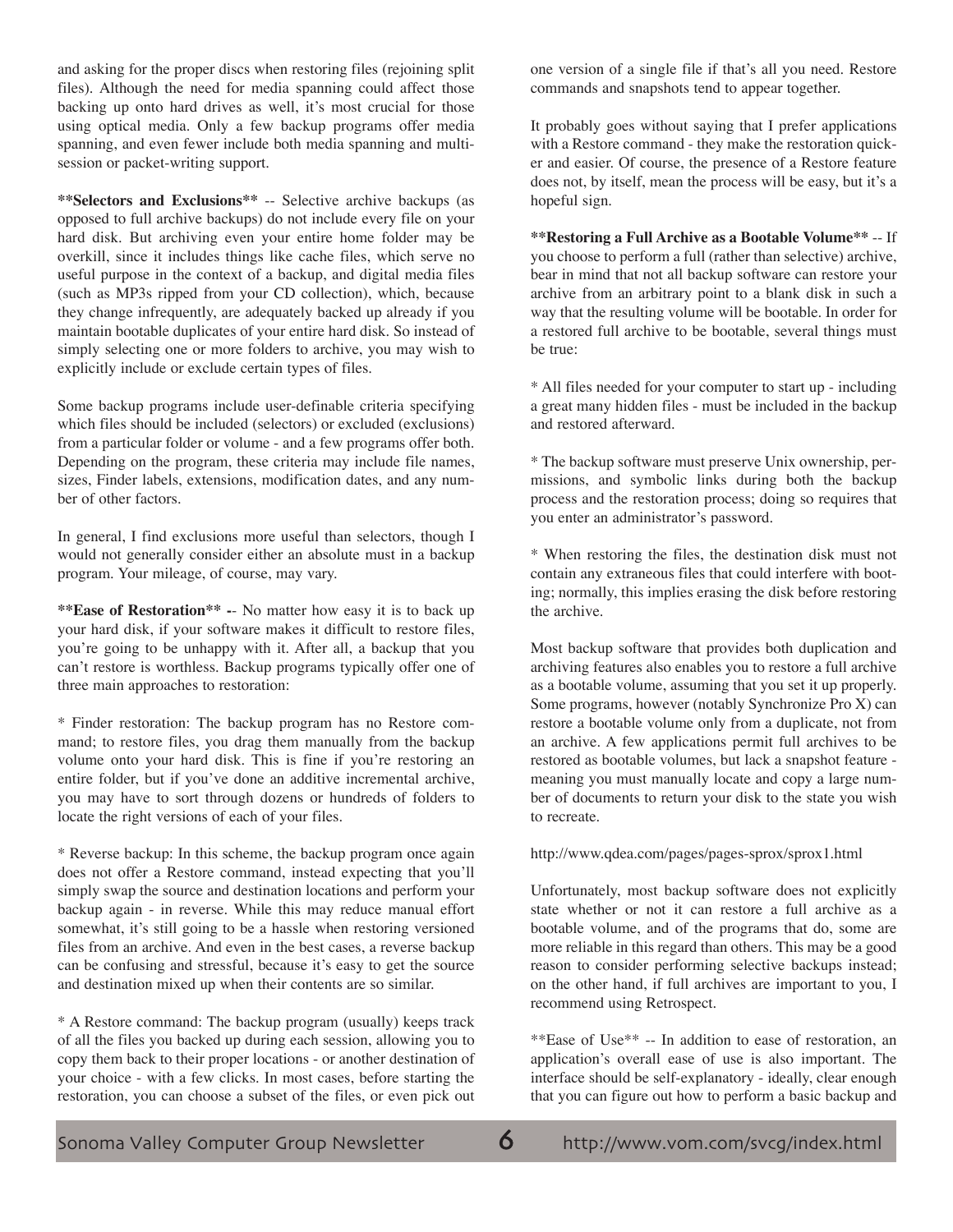restoration without ever looking at a manual.

If your backup software is difficult to learn or set up, you're less likely to use it. So you want an application you can configure in an hour or so - not something that takes you an entire day to figure out. You also want your backup software to perform its duties on a schedule with as little interruption to your routine as possible. The best backup software would be completely invisible, working silently behind the scenes until you needed it.

Even so, don't underestimate the importance of good documentation. An extensive, well-written manual can be a godsend when trying to comprehend the minutiae of rotating archives or clientserver configuration.

**\*\*Support and Reputation\*\*** -- Some backup software is published by individuals who like to program in their spare time. At the other end of the spectrum, some backup software is published by large corporations with a small army of programmers and a full-time paid technical support staff. Ironically, I've often received better and quicker technical support from individual authors - even those who give away their applications for free than big companies. On the other hand, if you're entrusting all the data on the computers in your home or small office to a backup application, you may feel more comfortable knowing that a professional staff stands behind the product.

Of special note in this regard is Dantz (now owned by EMC), developers of Retrospect. They charge \$70 to speak to a technical support representative on the phone - a seemingly outrageous fee. However, I've used Dantz technical support more than once, and I believe you get what you pay for. The technicians answer promptly, are highly trained, and continue working with you even over multiple phone calls - until the problem is solved (without charging you for each call). When I'm terrified that I might have just lost all my data and my software doesn't seem to be functioning correctly, I'm only too happy to pay \$70 for the reassuring voice and advice of an expert who can help me get things working again.

**\*\*Price\*\*** -- The backup software I discuss in the ebook ranges in price from free to \$130. The price does not necessarily correlate to capabilities, but I urge you not to skimp when it comes to backup software just to save a few dollars. After all, time is money. If you lose a day of income because your backup program makes you jump through too many hoops when restoring files, that's likely to be a bigger financial hit than the cost of better software.

[The author's new book.]

\*\*Take Control of Mac OS X Backups\*\* -- In 'Take Control of Mac OS X Backups,' I take this information a step further and provide detailed recommendations about which software is best for particular uses, including network backups. I also include an appendix with feature comparisons, pricing, and contact information for about two dozen backup applications. In addition to software recommendations, I discuss hardware options, backup strategies, restoration techniques, and more - everything you need to know to set up a reliable and easy-to-use Mac OS X backup system. 'Take Control of Mac OS X Backups,' a 96 page ebook, costs \$10; as always, purchasers are entitled to receive all minor updates free of charge.

http://www.tidbits.com/takecontrol/backup-macosx.html

[Joe Kissell is a San Francisco-based writer, consultant, and Mac developer who kicked off the Take Control series with the best-selling 'Take Control of Upgrading to Panther,' and has also written two ebooks about Apple Mail. His secret identity is Curator of Interesting Things for the Interesting Thing of the Day Web site.]

## CLUSTER SEARCH ENGINE URLS

The cluster search engine sites the Beth Pickering presented at our Febuary meeting were: www.mooter.com & www.kartoo.com.

# INTERESTING URLs

#### **Engine Ears.**

Want to avoid Google-induced eyestrain? A new search engine called Speegle (www.speegle.co.uk) not only displays results as text but also **reads the results aloud** in male or female voices. And if hearing is believing, the Scottish-based ebsite also offers synthesized-speech renditions of articles from nearly two dozen news organizations including the BBC, Reuters and the New York Times.

#### **Eye Health.**

- \* The Food and Drug Administration, www.fda.go/cdrh/lasik
- \* www.allaboutvision.com
- \* www.lasikinstitute.org

\* American Society of Cataract and Refractive Surgery: www.ascrs.org

\* Eye Surgery Education Council: www.eyesurgeryeducation.com

#### **Addictions.**

- \* Odyssey House: ww.odysseyhouseinc.org/
- \* Hazelden Treatment Centers: www.hazelden.org
- \* U.S. Substance Abuse and Mental Health Administration: www.samhsa.gov
- \* www.prescriptiondrugaddiction.com
- \* www.niaaa.nih.gov
- \* www.nida.nih.gov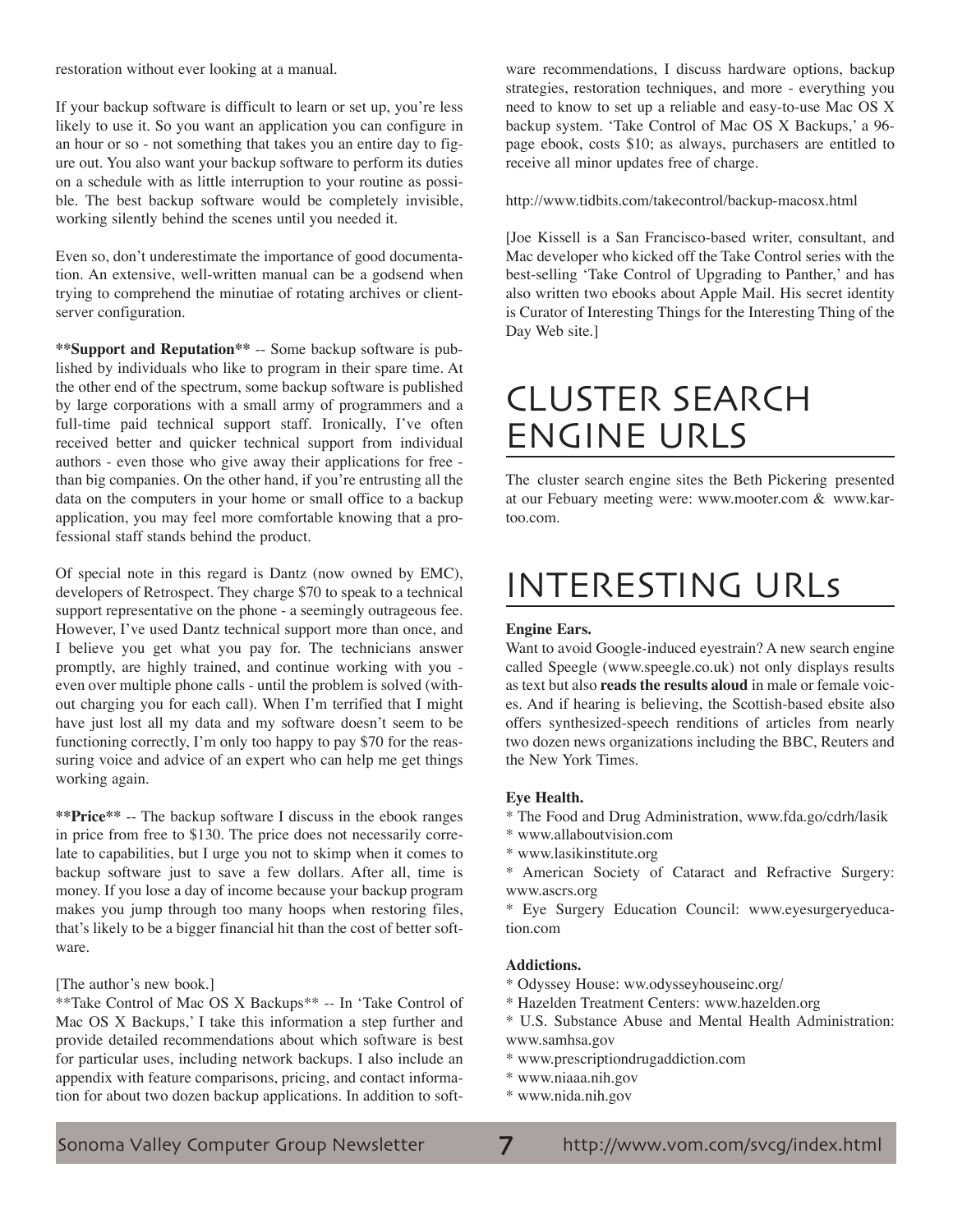# DVD BURNING

GoVIdeo from Costco and other places has a DVD/VHS machine that had both DVD and VHS burning capabilities. Just pop your precious VHS tape into the machine, press a button, and you can burn and archive that VHS tape onto DVD. How cool is that.

Pretty cool - in fact, such an item will be a near term purchase specifically for living room convenience - but let me present some thoughts and lay down a little bit of responsive spec info on this collective thread:

#1. - **analogue to digital transfer** - Two popular methods as mentioned include either a conversion box, such as the canopus system. There are numerous other brands and models available that include different features such as 2-way conversion, to allow a digital process to be recorded back to VHS (or other analoge medium) or even an included TV tuner for watching or recording TV on your Mac or inputting to iMovie, etc. They can be purchased at many retailers or online, and many are of notable reliability. You can expect to pay from \$99 for the lower end, up to \$350 for higher end consumer level - or even \$1500 or many thousands for very high end professional models that are generally used by professional transfer houses.

I use the Formac Studio DV (between \$250 and 300) and have been happy with it, but many others are just as good (imho)

As mentioned, you can also consider using analoge input conversion from a digital camera - and if you want to limit how much money you spend on equipment and yet perhaps invest in a digital videocamera as well - then this might be a sensible purchase.

Some models will be a better buy than others. Typically, the method has been to connect your analog source (VHS) to the input of the camera and RECORD YOUR FOOTAGE ONTO DIGITAL TAPE. Then, you must play back your digital tape into the computer via firewire. This does not cause a loss of quality through the tape transfer as it is a digital transfer, however, as a two-step method, it may NOT be the most convenient. Some recent camera models have eliminated the two-step by implementing 'play through' on the analoge inputs. This allows you to connect your VCR to the camera and connect the camera to the computer and input immediately to iMovie. Very nice .

Some caveats. Not all models that have analoge inputs support 'play through'. Not all digital camcorders are Mac compatible. I have three camcorders - a Canon XL2, Canon Elura 65, and a Sony TRV-480. They all support 'play through' but the Canons can be a little complicated for some folks. (The XL2 features Svideo, composite and BNC connections, but unless you are planning on professional videography, don't spend the \$5,000. ) The Elura 65 isn't even Mac compatible at this time. I love this little thing, but don't be misled by finding it at the Apple Store where it can be purchased. Hopefully OS 10.4 will provide compatibility, but for now, your computer can't read from it.

The Sony, although the cheapest of these three touts it's 'play through' as a feature and consequently makes it an easier process than the Canons. My model is a Digital 8 and also plays older analgue 8's which is specifically what I use it for. NOT ALL MODELS will play the analogue 8's so verify before you buy. The Sony is lower priced and ergonomically clunky - but has great features and does a really nice job (a real consideration for you if you don't mind that Digital 8 will not have as long a consumer shelf life as mini dv)

#### #2. **DVD burning**

There are basically three standard formats for consumer DVD's falling into two categories - Pressed and burned.

Pressed DVD's are what you rent at blockbuster and is how Hollywood films are converted. Data is pressed into the disc rather than laser burned. This technique is suitable for large manufacture orders such as Hollywood releases and provides a better and longer lasting quality than burned DVD's.

Burned DVD's are what you get from small-run media houses and from your Mac or PC DVD burner. I won't bore you with the specifics, but suffice it to say that the data is actually burned into the disc as opposed to pressed. This method is becoming more and more prevalent as everyone and their brother is getting into home based media work, but is still not on par with pressed format due to countless factors. OS glitches, software reliability, RAM hiccups, lens dust, and quality of blank medium can generate anywhere from a 5% to 25% coaster burn ratio (making discs that don't work)

When everything is running smoothly, you can get a very good quality DVD that if treated with care could potentially last much longer than VHS and retain its full quality. Early speculation was a shelf life of 75 to 200 years, but they said that about CD's also, and if you follow that technology, you know that this has been significantly rethought. The jury is still out on this one, but word on the street is that Obsessive Compulsive types will plan on transferring up their digital data every 2-5 years.

As mentioned earlier, the newer DVD recording machines are a nice convenience and something to consider. You can connect your input, whether VHS or television, etc. and record directly to disc 'on the fly'. It is fast and convenient. However, there is something to consider about the quality.

By comparison, you should understand that video compression for DVD burning is quite a wide field. For optimal settings on your computer, if you choose 'highest quality' in your DVD app, and set your burn speed to the slowest setting, you will get the best quality and most reliable burn attainable on your computer/burner system.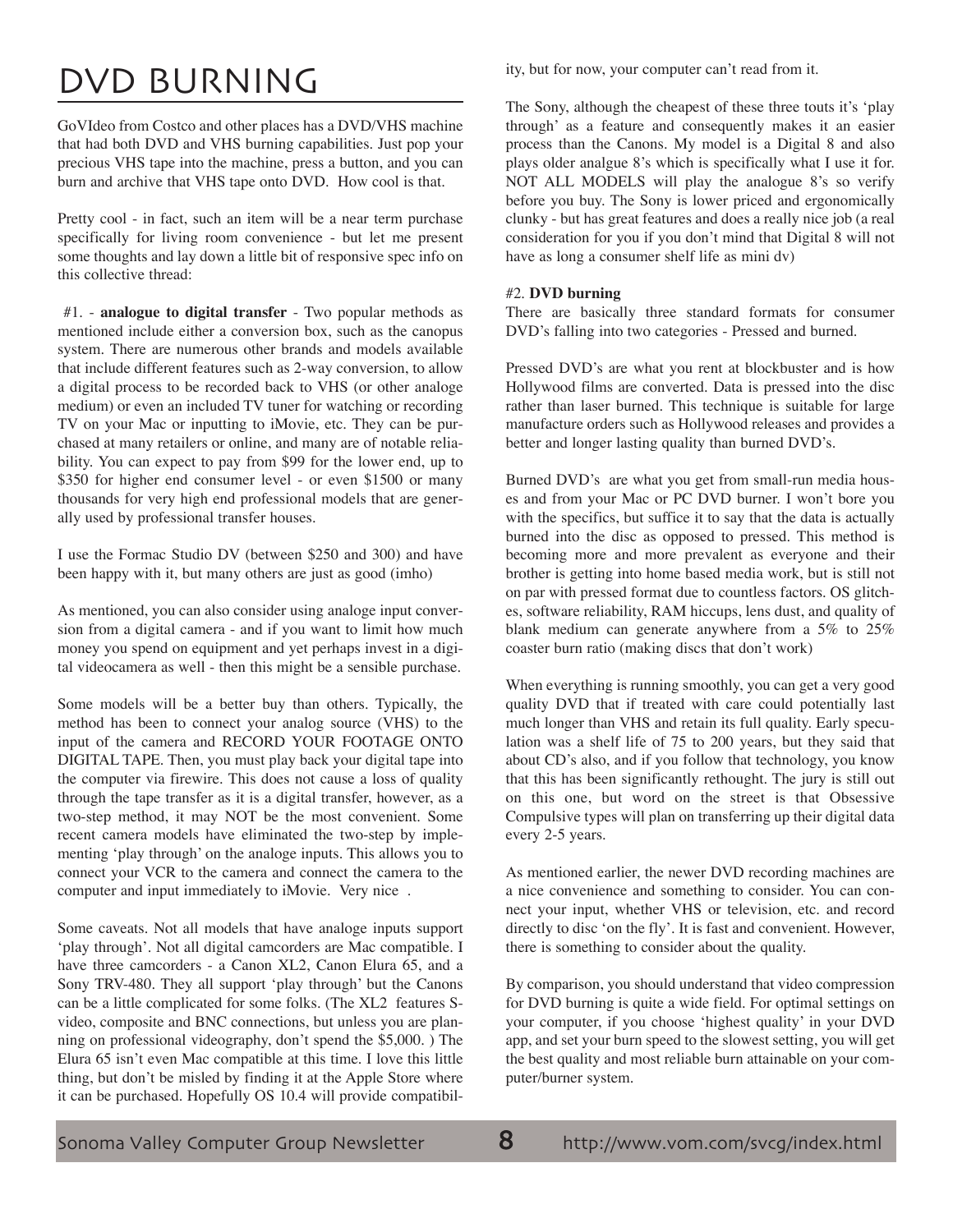The 'on the fly' unit is a low quailty compression 'quick burn' techniqe designed specifically for convenience and speed. You WILL get a digital copy of your video, and you WILL be able to watch it as a DVD and it WILL LIKELY last about as long a other standard laser burned DVD's. Although you might not even notice compression differences on your standard NTSC television set in the living room, you might notice it if you view your disc on a computer, a larger digital TV screen, and most likely if you do what they hope and purchase a new high-definition TV in the next couple of years, you might be able to see that as a DVD, it won't be quite as high-quality as you hoped.

If just archiving your favorite movies fading on VHS to watch a few more times, than I think the 'on the fly' unit is a deal. (I'm going to get one to transfer my children's entertainment because my 2-year old has taken to dissecting the VHS tapes.)

If you plan on archiving family memories to DVD for future generations to enjoy, certainly consider the best method you can find.

[Online discussion board]

## TECHNOLOGY IN A TEAPOT KEEPS WATCH ON ELDERLY

#### Full story:

http://seattletimes.nwsource.com/html/businesstechnology/2002237518\_btjapanipot11.html

By Emi Doi Knight Ridder Newspapers

TOKYO -- Sliding open a lattice door to his traditional-style wooden home in the old part of Tokyo, Kazuo Kijima greets a visitor warmly. The wooden screens near his entry are decorated with Japanese brush painting, the kind fewer and fewer homes here display.

But more and more Japanese these days are like Kijima: elderly and living alone. Still, Kijima, 83, a widower with no children, does have someone watching out for him via a bit of technology embedded in his kitchen.

His electric kettle, an **"i-pot" (for information pot)**, not only boils water for his instant miso soup and green tea, but it also records the times he pushes a button and dispenses the water. A wireless communication device at the bottom of the i-pot sends a signal to a server. Members of the service can see recent records of i-pot usage on a Web site. In addition, twice a day the server e-mails the most recent three usage times to a designated recipient.

For Kijima, that recipient is neighbor Tadahiro Murayama. "Once, I didn't use the pot for a day, and I got a phone call from Mr. Murayama," Kijima said. The i-pot, he said, helps him feel he's not alone.

Electronics maker Zojirushi began the service four years ago. The company rents the pot for a \$50 deposit and charges \$30 per month for e-mail and Internet service.

In graying Japan, more than one-third of households have members older than 65, and 4.8 million households are composed of elderly couples. An additional 3.4 million people live alone, according to Ministry of Health Welfare and Labor figures for 2002, the latest ones available.

Increasingly, solitary lives give way to solitary deaths. The nation was alarmed to find that after the great Kobe earthquake in 1995, hundreds of people who lost their families, jobs and houses later died alone in temporary housing. In Tokyo in the past 10 years, the number of unattended deaths among the elderly doubled, reaching nearly 2,000 in 2003, the Tokyo Medical Examiner's Office reported.

Response to tragedy But it was one family's sad story, not the statistics, that spurred the invention of the i-pot. In 1996, Tokyo neighbors found the bodies of a 77-year-old woman and her 41-year-old handicapped son more than 20 days after they died of starvation. According to the woman's journal, she could have asked for help from social-welfare services but chose not to. The contents of her wallet amounted to 28 cents.

The deaths shocked many people, including Hiroyuki Amino, a physician who cares for elderly people. Amino asked electronics maker Zojirushi to create a system to keep an eye on elderly people living alone.

Five years later, Zojirushi, Fujitsu and the telephone giant NTT rolled out the i-pot. It fit perfectly in Japan, where hot water for tea is a regular routine of daily life. And the pot is so simple to use that it doesn't give people a sense of being monitored.

I-pots send reassuring messages to people in North America, Europe and Asia about their relatives in Japan. More than 2,200 families use them.

Long-distance care Keiko Kubovcik of Annandale, Va., read about i-pots in a Japanese magazine and got one because she worried so much about her mother in Japan. Kubovcik would panic every time she called and got no answer. The i-pot messages, she said, give her a "sense of security and comfort."

Her mother, Kaneyo Takahashi, 76, wakes up every day at 6, cleans the bathroom, wipes the kitchen shelves and cleans her

Sonoma Valley Computer Group Newsletter **9** http://www.vom.com/svcg/index.html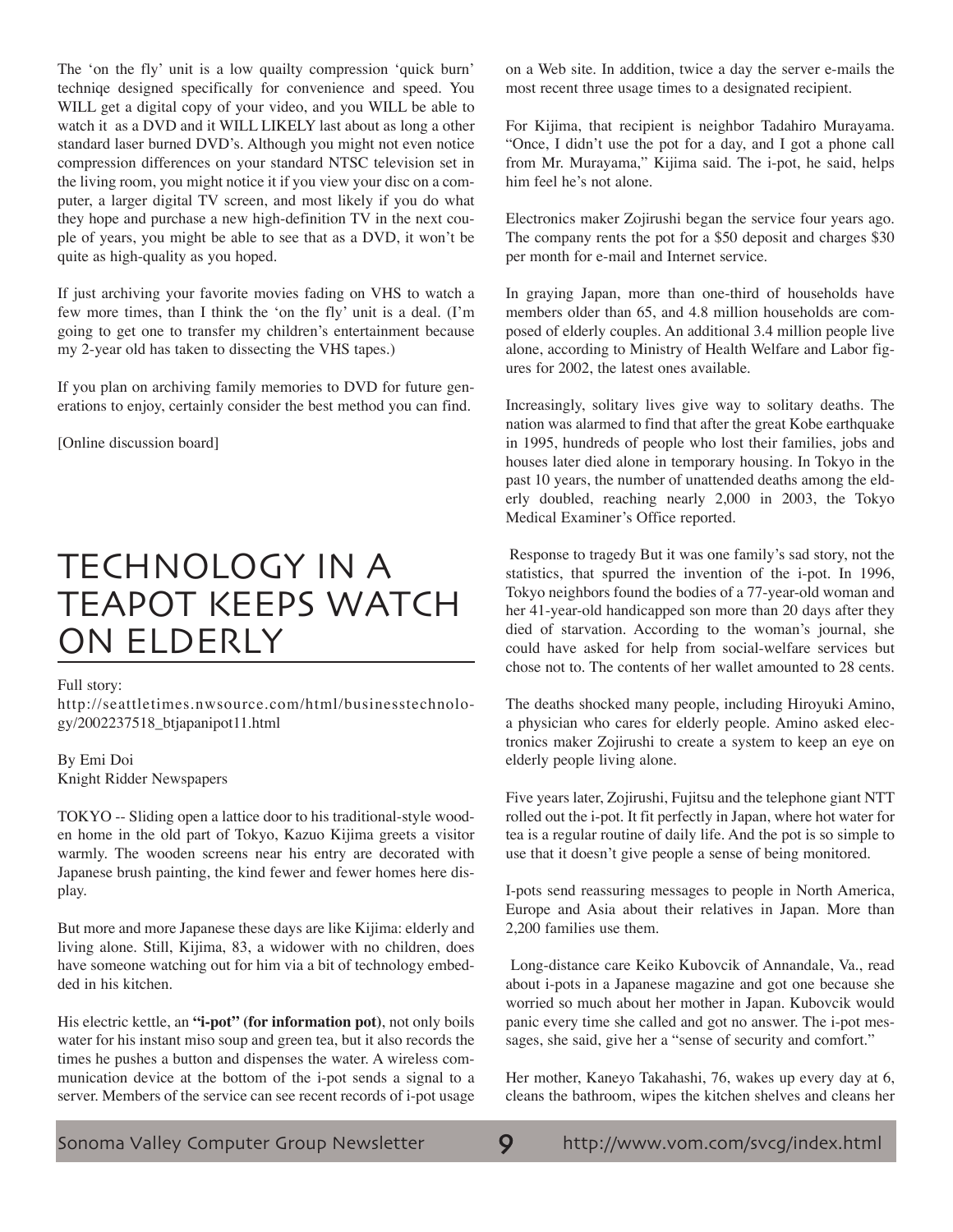i-pot. When she turns it on, it sends a "good morning" message to Kubovcik.

"Your mom is healthy and alive today," announces Kubovcik's husband, Ronald, when he turns on his computer in the morning in Virginia.

Kubovcik moved to the United States 15 years ago to train as a patent lawyer and ended up settling there."I felt a devastating sense of guilt leaving my mother alone," said Kubovcik, whose father died 10 years ago after suffering a heart attack.

Her mother tried living in the United States for three months, but she spoke no English, found the food too unusual and missed her friends.

Could the i-pot catch on elsewhere? Maybe in a different form: How about the i-fridge?

Ronald Kubovcik thinks it's possible.

Communicating daily in i-pot language has become a comforting part of life, he said. "It's a 'good morning' and 'good night' greeting to us."

# More Interesting URLS

\*AARP's "Choosing the Right Prescription Drug" at www.aarp.org/researchRx

\* Consumer Union's "Best Buy Drugs" at www.crbestbuydrugs.org

\* Oregon's project reports can be read in full at www.oregonrx.org

### THE COMPUTER S SWALLOWED UP GRANDMA

The computer's swallowed up Grandma Yes, honestly, it's true. She's pressed 'Control' and 'Enter' And disappeared from view.

It's devoured her completely the thought just makes me squirm. Maybe she's caught a virus Or been eaten by a worm.

I've searched through the 'Recycle Bin' And files of every kind I've even used the internet But nothing did I find.

In desperation...I asked Jeeves My searches to refine The reply from him was Negative. Not a thing was found "online"

So if, your 'In Box' My Grandma you should see Please 'Scan', 'Copy' and 'Paste' her In an e-mail back to me.

## Resources to Help with Internet and Email

[researched by Beth Pickering]

*I'm on the Internet, now what?* by Lake, Matthew

*Email* by Milner, Annalisa 005.07 Milner

*The Usborne Guide to E-Mail* by Wallace, Mark

*E-mail for Dummies* by John R. Levine et al 004.69221

*Email for Everyone* 004.67 Email video cassette 60 min. produced by Denise Nicholson *The Rough Guide to the Internet* by Buckley, Peter 1971- 004.678

*Young@heart: computing for seniors* by Furlong, Mars S. 004.02

## DIGITAL ARTSHOW FOR CLUB MEMBERS

June is the month where SVCG members will show their digitally created 'masterpieces'! Please contact Kathy at aanestad@vom.com or call 935-6690 regarding your work. Thank you. More info will presented at May's club meeting.

Sonoma Valley Computer Group Newsletter 10 http://www.vom.com/svcg/index.html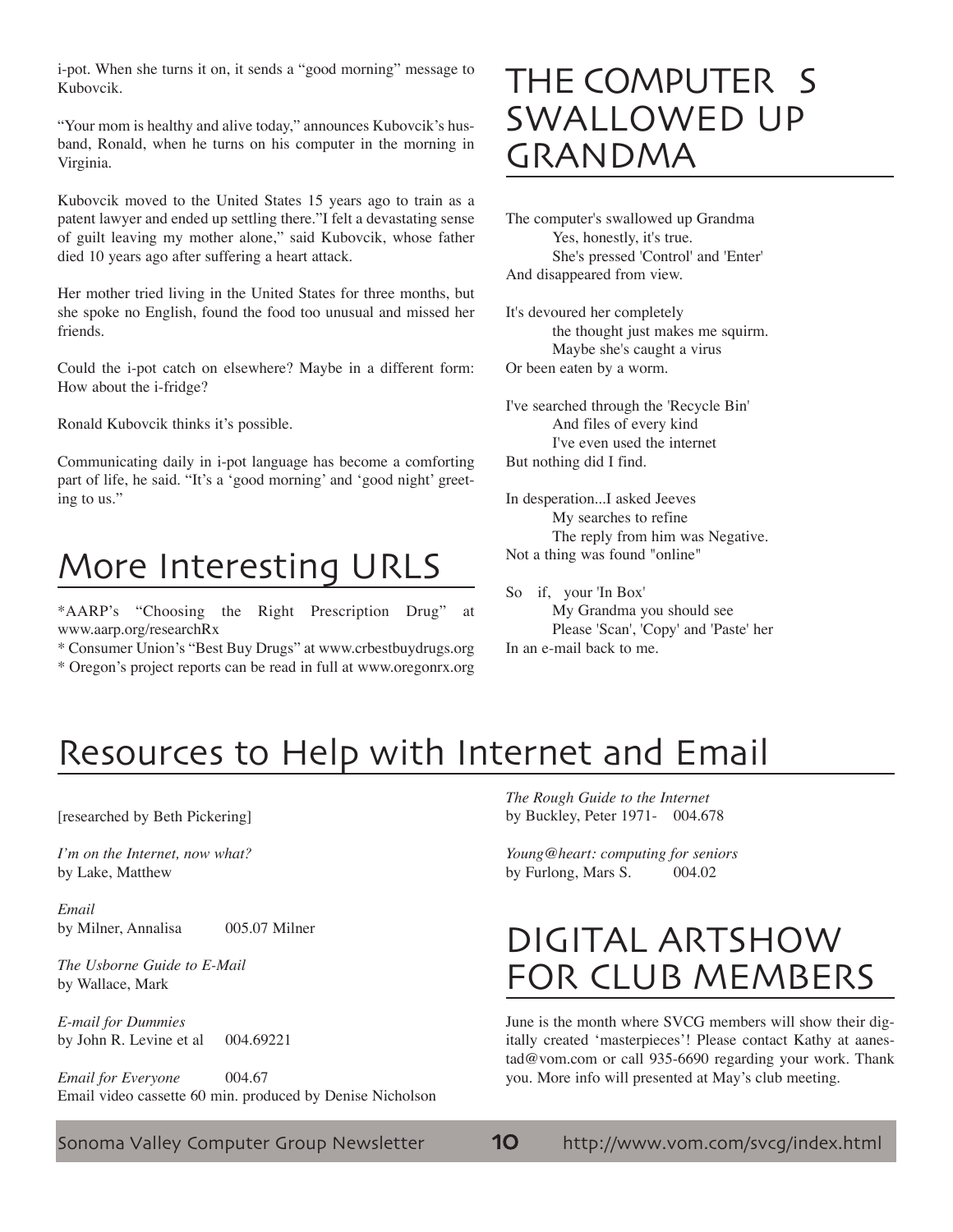

There is still time for you to sign up for professional photograhper, Michael Sauer's *Digital Everything* workshop on May 21st here in town. Go to www.reallycoolimages.com. You'll be glad you did!

### THE MISSOURIAN ONLINE EXPERIMENT

[From club member, Jeff Blum.] Some people in the SVCG may be interested in this experimental online edition of "The Missourian". It's put out by the highly regarded U. of Missouri School of Journalism. They're doing this for 10 weeks, and are interested in feedback. The first edition came out last Sunday. I think it's pretty interesting.

Here's an article about it from "USA Today".

http://www.usatoday.com/life/columnist/mediamix/2005-02- 28-mediamix\_x.htm

And here's the website for the paper.

http://www.columbiamissourian.com/emprint/



### Sonoma Valley Computer Group Membership Application/Renewal Form

| <b>New Applicant</b>                                        | <b>Renewal</b> (expiration date on label)                          |
|-------------------------------------------------------------|--------------------------------------------------------------------|
| Use information below                                       | Use the name and address label                                     |
|                                                             | Platform:<br> PC <br>WinNT<br>Mac                                  |
| Name:                                                       | OS 8x<br>Win3<br>Unix<br><b>Operating System:</b>                  |
|                                                             | OS 9x<br>Win95<br>Linux                                            |
|                                                             | Win98<br>OS X<br>WinME                                             |
|                                                             | Computer Make/Model:                                               |
|                                                             |                                                                    |
| E-mail Address: E-mail Address:                             | How did you hear about SVCG?                                       |
|                                                             |                                                                    |
| Send     \$20 (individual)     \$30 (family) check to:      | $\Box$ class $\Box$ club member $\Box$ newspaper $\Box$ newsletter |
| Sonoma Valley Computer Group                                |                                                                    |
| POB 649                                                     | User Level:<br>Intermediate<br>Novice                              |
| El Verano, CA 95433                                         | Advanced<br>Expert                                                 |
| I give permission to use this info in the club roster which |                                                                    |
| is for members only                                         | Take newsletter online vs. by mail? YES____ NO___                  |

Sonoma Valley Computer Group Newsletter 11 http://www.vom.com/svcg/index.html